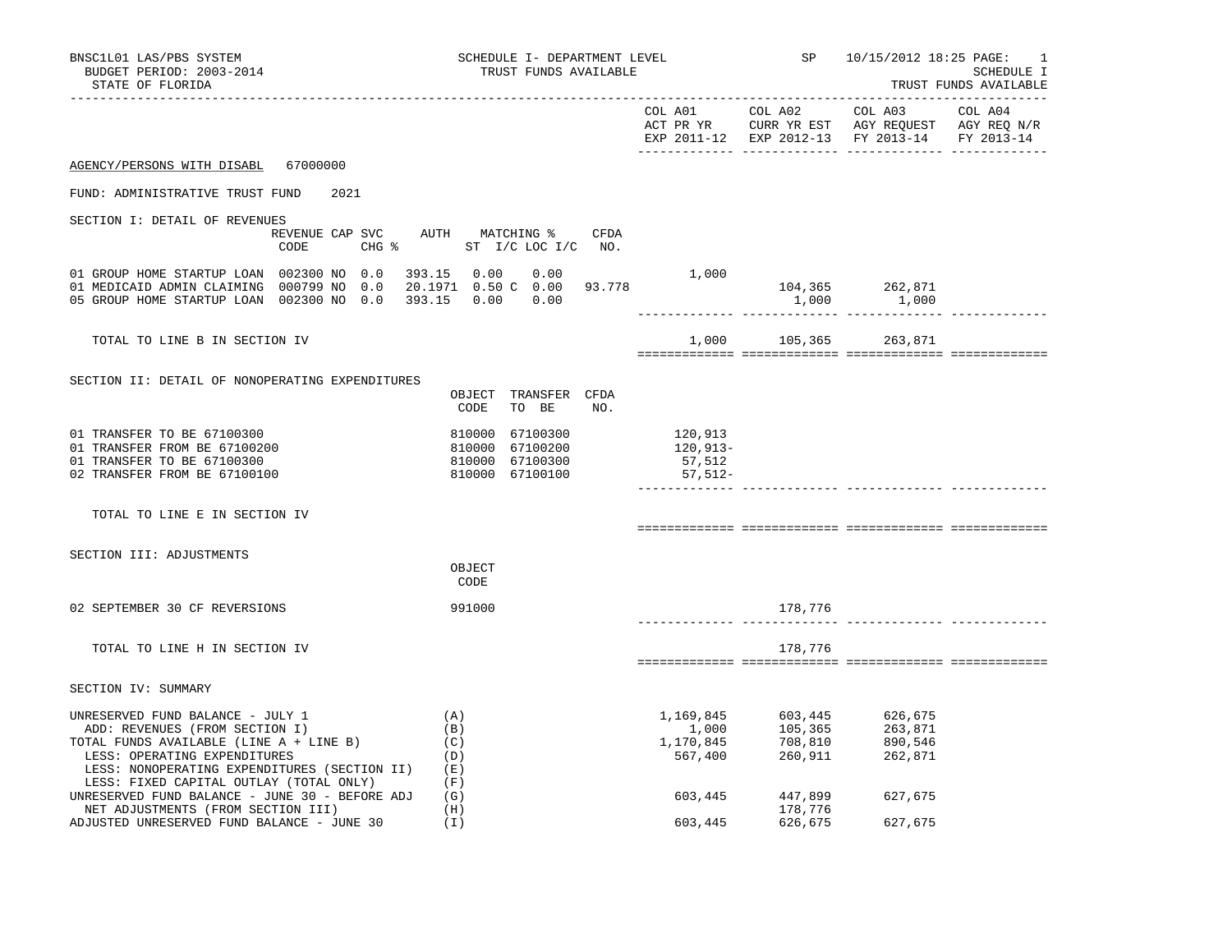| BNSC1L01 LAS/PBS SYSTEM<br>BUDGET PERIOD: 2003-2014<br>STATE OF FLORIDA | TRUST FUNDS AVAILABLE                       | SCHEDULE I- DEPARTMENT LEVEL $SP$ 10/15/2012 18:25 PAGE: 2 |                                                                                                                                   | SCHEDULE I<br>TRUST FUNDS AVAILABLE |
|-------------------------------------------------------------------------|---------------------------------------------|------------------------------------------------------------|-----------------------------------------------------------------------------------------------------------------------------------|-------------------------------------|
|                                                                         |                                             |                                                            | COL A01 COL A02 COL A03 COL A04<br>ACT PR YR CURR YR EST AGY REQUEST AGY REQ N/R<br>EXP 2011-12 EXP 2012-13 FY 2013-14 FY 2013-14 |                                     |
| AGENCY/PERSONS WITH DISABL 67000000                                     |                                             |                                                            |                                                                                                                                   |                                     |
| FUND: ADMINISTRATIVE TRUST FUND 2021                                    |                                             |                                                            |                                                                                                                                   |                                     |
| SECTION IV: SUMMARY                                                     |                                             |                                                            |                                                                                                                                   |                                     |
| TOTAL UNRESERVED FUND BALANCE FROM STATEWIDE CFO FILE:                  |                                             | 1,169,845                                                  |                                                                                                                                   |                                     |
| SCHEDULE IB: DETAIL OF UNRESERVED FUND BALANCE                          | FUNDING SOURCE<br>STATE (S)<br>NONSTATE (N) |                                                            |                                                                                                                                   |                                     |
| 01 UNRESTRICTED FUND BALANCE                                            | $_{\rm N}$                                  |                                                            | 603,445 626,675 627,675                                                                                                           |                                     |
| ADJUSTED UNRESERVED FUND BALANCE - JUNE 30                              |                                             |                                                            | 603,445 626,675 627,675                                                                                                           |                                     |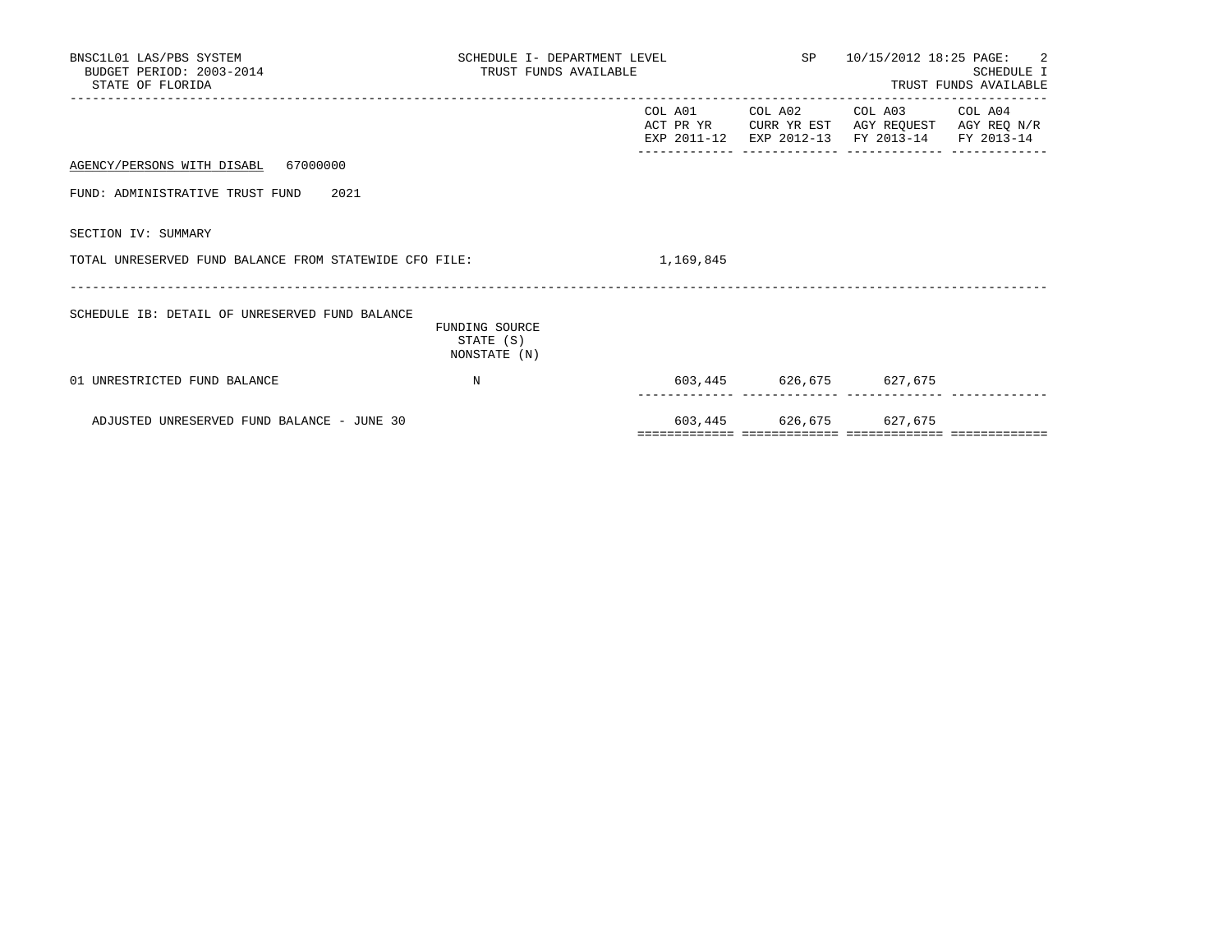| BNSC1L01 LAS/PBS SYSTEM<br>BUDGET PERIOD: 2003-2014<br>STATE OF FLORIDA                                                                                           |                                                        |                                                | SCHEDULE I- DEPARTMENT LEVEL<br>TRUST FUNDS AVAILABLE |               |                                                                                     | SP                           | 10/15/2012 18:25 PAGE:                        | 3<br>SCHEDULE I<br>TRUST FUNDS AVAILABLE |
|-------------------------------------------------------------------------------------------------------------------------------------------------------------------|--------------------------------------------------------|------------------------------------------------|-------------------------------------------------------|---------------|-------------------------------------------------------------------------------------|------------------------------|-----------------------------------------------|------------------------------------------|
|                                                                                                                                                                   |                                                        |                                                |                                                       |               |                                                                                     |                              | EXP 2011-12 EXP 2012-13 FY 2013-14 FY 2013-14 |                                          |
| AGENCY/PERSONS WITH DISABL 67000000                                                                                                                               |                                                        |                                                |                                                       |               |                                                                                     |                              |                                               |                                          |
| FUND: FEDERAL GRANTS TRUST FUND                                                                                                                                   | 2261                                                   |                                                |                                                       |               |                                                                                     |                              |                                               |                                          |
| SECTION I: DETAIL OF REVENUES                                                                                                                                     |                                                        |                                                |                                                       |               |                                                                                     |                              |                                               |                                          |
|                                                                                                                                                                   | REVENUE CAP SVC AUTH MATCHING %<br>CODE                | CHG % ST I/C LOC I/C NO.                       |                                                       | CFDA          |                                                                                     |                              |                                               |                                          |
| 02 MEDICAID INFRASTRUCTURE 000700 NO 0.0<br>03 PERSON CTR PLANNING 000700 NO 0.0<br>04 AMERICORPS GRANT<br>10 PATHWAYS                                            | 000700 NO 0.0 215.32 0.00 0.00 94.006<br>000700 NO 0.0 | 215.32<br>0.00<br>215.32<br>215.32 0.00        | $0.00$ $0.00$ $93.779$                                | $0.00$ 93.768 | $0.00$ $93.768$ $415,354$ $358,051$<br>$0.00$ $93.779$ $14,986$<br>126,071<br>8,269 |                              |                                               |                                          |
| TOTAL TO LINE B IN SECTION IV                                                                                                                                     |                                                        |                                                |                                                       |               |                                                                                     | 564,680 358,051              |                                               |                                          |
| SECTION II: DETAIL OF NONOPERATING EXPENDITURES                                                                                                                   |                                                        | CODE                                           | OBJECT TRANSFER CFDA<br>TO BE                         | NO.           |                                                                                     |                              |                                               |                                          |
| 01 TRANSFER FROM BE 67100300<br>01 TRANSFER TO BE 67100100<br>02 TRANSFER TO BE 67100200<br>02 TRANSFER FROM BE 67100300<br>04 REFUND UNUSED PATHWAYS GRANT FUNDS |                                                        | 810000<br>810000<br>810000<br>810000<br>860000 | 67100300<br>67100100<br>67100200<br>67100300          |               | $4,284-$<br>3,784<br>4,284<br>$3,784-$                                              | 2,792                        |                                               |                                          |
| TOTAL TO LINE E IN SECTION IV                                                                                                                                     |                                                        |                                                |                                                       |               |                                                                                     | 2,792                        |                                               |                                          |
| SECTION III: ADJUSTMENTS                                                                                                                                          |                                                        | OBJECT<br>CODE                                 |                                                       |               |                                                                                     |                              |                                               |                                          |
| 01 PRIOR YR CERTIFIED FORWARD REVERSIONS<br>05 ROUNDING<br>08 UNFUNDED BUDGET                                                                                     |                                                        | 991000<br>991000<br>991000                     |                                                       |               | 13,138<br>$\overline{4}$                                                            |                              | 711,313 1,070,004                             |                                          |
| TOTAL TO LINE H IN SECTION IV                                                                                                                                     |                                                        |                                                |                                                       |               |                                                                                     | 13, 142 711, 313 1, 070, 004 |                                               |                                          |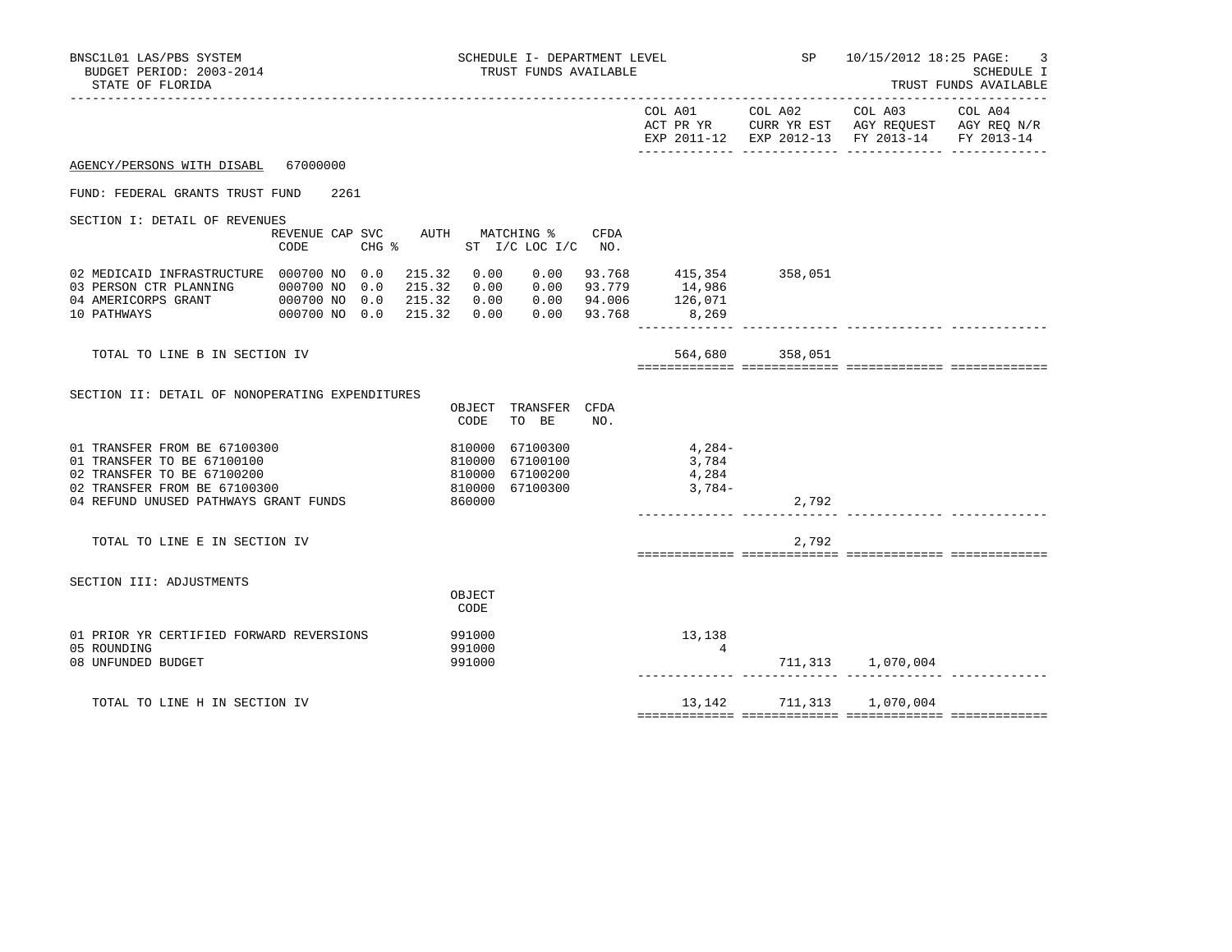| BNSC1L01 LAS/PBS SYSTEM<br>BUDGET PERIOD: 2003-2014<br>STATE OF FLORIDA                                                 | SCHEDULE I- DEPARTMENT LEVEL<br>TRUST FUNDS AVAILABLE |         |                                                                                                                                    | SP 10/15/2012 18:25 PAGE: 4                                                                                                       | SCHEDULE I<br>TRUST FUNDS AVAILABLE |
|-------------------------------------------------------------------------------------------------------------------------|-------------------------------------------------------|---------|------------------------------------------------------------------------------------------------------------------------------------|-----------------------------------------------------------------------------------------------------------------------------------|-------------------------------------|
|                                                                                                                         |                                                       |         |                                                                                                                                    | COL A01 COL A02 COL A03 COL A04<br>ACT PR YR CURR YR EST AGY REQUEST AGY REQ N/R<br>EXP 2011-12 EXP 2012-13 FY 2013-14 FY 2013-14 |                                     |
| AGENCY/PERSONS WITH DISABL 67000000                                                                                     |                                                       |         |                                                                                                                                    |                                                                                                                                   |                                     |
| FUND: FEDERAL GRANTS TRUST FUND 2261                                                                                    |                                                       |         |                                                                                                                                    |                                                                                                                                   |                                     |
| SECTION IV: SUMMARY                                                                                                     |                                                       |         |                                                                                                                                    |                                                                                                                                   |                                     |
| UNRESERVED FUND BALANCE - JULY 1<br>ADD: REVENUES (FROM SECTION I)                                                      | (A)<br>(B)                                            |         | 286,138 455,828 453,036                                                                                                            |                                                                                                                                   |                                     |
| TOTAL FUNDS AVAILABLE (LINE A + LINE B)                                                                                 | (C)                                                   |         | $\begin{array}{lllll} 564, 680 & 358, 051 & \\ 850, 818 & 813, 879 & 453, 036 \\ 408, 132 & 1, 069, 364 & 1, 070, 004 \end{array}$ |                                                                                                                                   |                                     |
| LESS: OPERATING EXPENDITURES<br>LESS: NONOPERATING EXPENDITURES (SECTION II)<br>LESS: FIXED CAPITAL OUTLAY (TOTAL ONLY) | (D)<br>(E)<br>(F)                                     |         | 2,792                                                                                                                              |                                                                                                                                   |                                     |
| UNRESERVED FUND BALANCE - JUNE 30 - BEFORE ADJ                                                                          | (G)                                                   |         |                                                                                                                                    | 442,686 258,277- 616,968-                                                                                                         |                                     |
| NET ADJUSTMENTS (FROM SECTION III)<br>ADJUSTED UNRESERVED FUND BALANCE - JUNE 30                                        | (H)<br>(1)                                            |         | 13, 142 711, 313 1, 070, 004<br>455,828 453,036 453,036                                                                            |                                                                                                                                   |                                     |
|                                                                                                                         |                                                       |         |                                                                                                                                    |                                                                                                                                   |                                     |
| TOTAL UNRESERVED FUND BALANCE FROM STATEWIDE CFO FILE:                                                                  |                                                       | 286,138 |                                                                                                                                    |                                                                                                                                   |                                     |
|                                                                                                                         |                                                       |         |                                                                                                                                    |                                                                                                                                   |                                     |
| SCHEDULE IB: DETAIL OF UNRESERVED FUND BALANCE                                                                          | FUNDING SOURCE<br>STATE (S)<br>NONSTATE (N)           |         |                                                                                                                                    |                                                                                                                                   |                                     |
| 01 EOUITY UNRESTRICTED CASH                                                                                             | S                                                     |         | 455,828 453,036 453,036                                                                                                            |                                                                                                                                   |                                     |
| ADJUSTED UNRESERVED FUND BALANCE - JUNE 30                                                                              |                                                       |         | 455,828 453,036 453,036                                                                                                            |                                                                                                                                   |                                     |

============= ============= ============= =============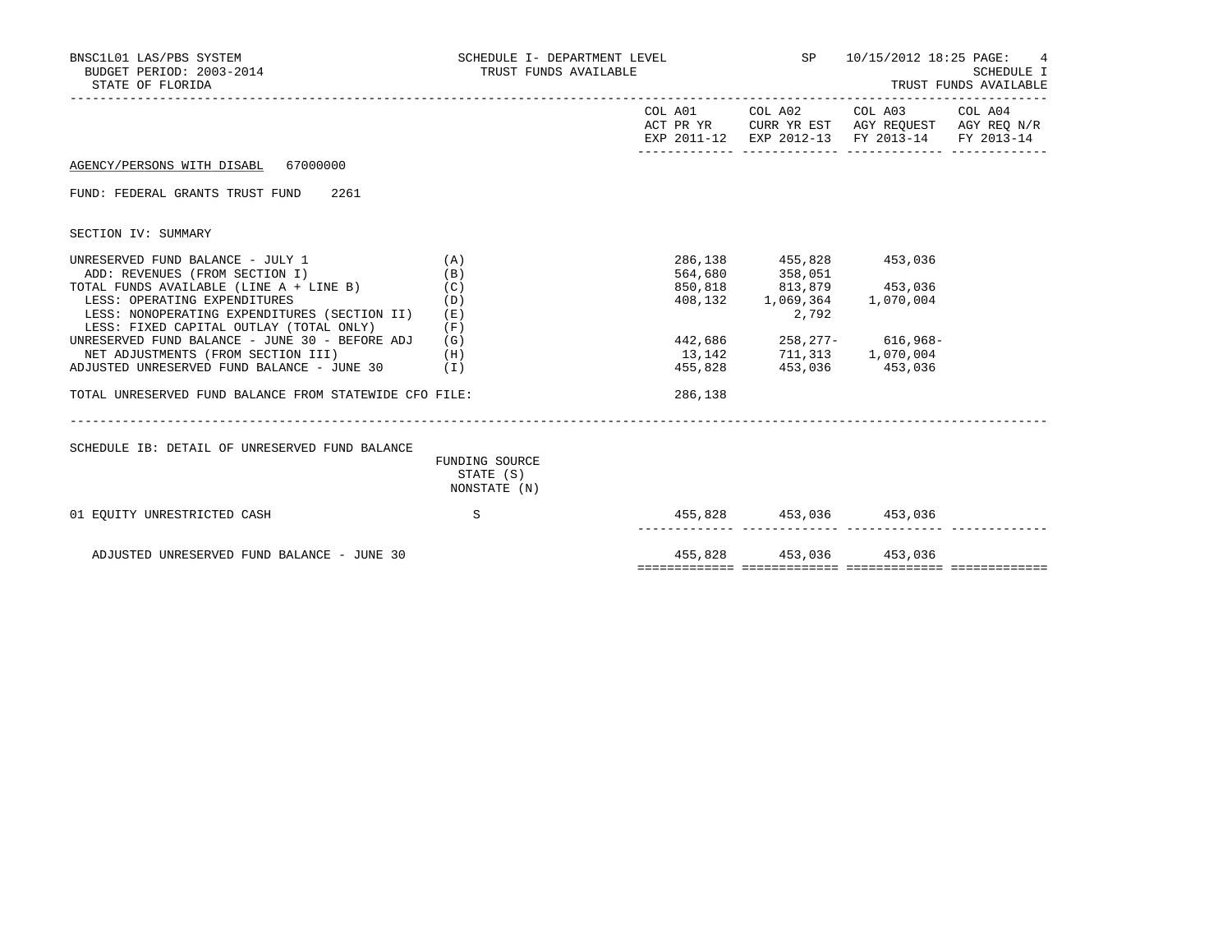TRUST FUNDS AVAILABLE

|                            |          | COL A01<br>ACT PR YR<br>EXP 2011-12 | COL A02<br>EXP 2012-13 FY 2013-14 | COL A03<br>CURR YR EST AGY REOUEST | COL A04<br>AGY REO N/R<br>FY 2013-14 |
|----------------------------|----------|-------------------------------------|-----------------------------------|------------------------------------|--------------------------------------|
|                            |          |                                     |                                   |                                    |                                      |
|                            |          |                                     |                                   |                                    |                                      |
| AGENCY/PERSONS WITH DISABL | 67000000 |                                     |                                   |                                    |                                      |

## FUND: OPERATIONS AND MAINT TF 2516

SECTION I: DETAIL OF REVENUES

|                            | REVENUE CAP | SVC   | AUTH | MATCHING %     |      | CFDA   |            |            |            |  |
|----------------------------|-------------|-------|------|----------------|------|--------|------------|------------|------------|--|
|                            | CODE        | CHG % |      | ST I/C LOC I/C |      | NO.    |            |            |            |  |
|                            |             |       |      |                |      |        |            |            |            |  |
| CC MEDICAID CLIENT CARE    | 000109 NO   | 0.0   | 393  | 0.00           | 0.00 | 93.778 | 20,479     |            |            |  |
| 01 MEDICAID ADMIN CLAIMING | 000700 NO   | 0.0   | 393  | 0.50C          | 0.00 | 93.778 | 1,992,554  | 6,373,823  | 6,373,823  |  |
| 01 MEDICAID ADMIN CLAIMING | 000700 NO   | 0.0   | 393  | 0.50C          | 0.00 | 93.778 | 23,794,800 | 11,521,812 | 11,363,306 |  |
| 01 MEDICAID CLIENT CARE    | 000109 NO   | 0.0   | 393  | 0.00           | 0.00 | 93.778 | 172,795    | 4,845,133  | 4,845,133  |  |
| 02 FINES FORFEIT JUDGMENTS | 001200 NO   | 0.0   | 393  | 0.00           | 0.00 | 93.778 | 12,417     |            |            |  |
| 02 REFUNDS                 | 001800 NO   | 8.0   | 393  | 0.00           | 0.00 |        | 206,665    |            |            |  |
| 03 REFUNDS                 | 001800 NO   | 8.0   | 393  | 0.00           | 0.00 | 93.778 | 3,424      |            |            |  |
| 03 TRANS FED MEDICAID AHCA | 001510 NO   | 0.0   | 393  | 0.00           | 0.00 | 93.778 | 47,796,764 | 47,392,498 | 46,742,498 |  |
| 04 MEDICAID ADMIN CLAIMING | 000700 NO   | 0.0   | 393  | 0.50C          | 0.00 | 93.778 | 240,101    |            |            |  |
| 06 SALE SURPLUS PROPERTY   | 002900 NO   | 0.0   | 393  | 0.00           | 0.00 |        | 8,362      |            |            |  |
| 07 REFUNDS                 | 001800 NO   | 8.0   | 393  | 0.00           | 0.00 |        | 213,507    | 330,000    | 330,000    |  |
| 07 ADM CLAIM ONE TIME ADJ  | 000799 NO   | 0.0   | 393  | 0.00           | 0.00 | 93.778 |            | 1,365,806  |            |  |
| 08 WARRANT CANCELLATIONS   | 003700 NO   | 0.0   | 393  | 0.00           | 0.00 |        | 328        |            |            |  |
| 09 WARRANT CANCELLATIONS   | 003700 NO   | 0.0   | 393  | 0.00           | 0.00 |        | 353        |            |            |  |
| 10 TRSFR CLIENT CARE AHCA  | 001500 NO   | 0.0   | 393  | 0.00           | 0.00 | 93.778 | 2,864,952  |            |            |  |
| 11 ADMN CLAIM ONE TIME ADJ | 000799 NO   | 0.0   | 393  | 0.00           | 0.00 | 93.778 |            | 2,489,137  |            |  |
| 13 SALE GDS/SRVCS ST AGYS  | 001903 NO   | 0.0   | 393  | 0.00           | 0.00 |        | 7,449      |            |            |  |
| 14 SALE OF INVESTMENTS     | 002000 NO   | 0.0   | 393  | 0.00           | 0.00 |        | 50,000     |            |            |  |
| 15 CLIENT DEPOSITS-INV     | 005900 NO   | 0.0   | 393  | 0.00           | 0.00 |        | 600,000    | 200,000    | 200,000    |  |
|                            |             |       |      |                |      |        |            |            |            |  |

TOTAL TO LINE B IN SECTION IV 77,984,950 74,518,209 69,854,760

============= ============= ============= =============

| SECTION II: DETAIL OF NONOPERATING EXPENDITURES |        |          |      |                |              |                             |             |
|-------------------------------------------------|--------|----------|------|----------------|--------------|-----------------------------|-------------|
|                                                 | OBJECT | TRANSFER | CFDA |                |              |                             |             |
|                                                 | CODE   | BE<br>TO | NO.  |                |              |                             |             |
| AB DOUBLE BUDGET FOR WAIVER CAT 101555          | 899000 |          |      |                | 468,735,534- | 491,981,003-                | 23,245,469- |
| AD DOUBLE BUDGET FOR WAIVER CAT 200081          | 899000 |          |      |                |              | $37,591,983 - 37,591,983 -$ |             |
| A1 SWCAP PAYMENTS                               | 810000 |          |      | 156,144        | 200,000      | 400,000                     |             |
| 02 NON STATE REFUNDS                            | 810000 |          |      | 3,648          | 3,750        | 3,750                       |             |
| 02 TRANSFER TO BE 67100100                      | 810000 | 67100100 |      | 61,000,000     |              |                             |             |
| 03 5% RESERVE                                   | 999000 |          |      |                |              | 258,757                     |             |
| 05 TRANSFER TO BE 67100100                      | 810000 | 67100100 |      | 8,500,000      |              |                             |             |
| 06 SWFS ADJ FOR SWCAP EXPENDITURES              | 991000 |          |      | 28,977         |              |                             |             |
| 06 TRANSFER FROM BE 67010300                    | 810000 | 67100300 |      | $61,000,000 -$ |              |                             |             |
| 07 TRANSFER FROM BE 67100200                    | 810000 | 67100200 |      | $8,500,000 -$  |              |                             |             |
| 07 SWFS ADJ FOR GR SERVICE CHARGE               | 991000 |          |      | 336            |              |                             |             |
| 08 COMPENSATED LEAVE BALANCES                   | 991000 |          |      | $10,899-$      |              |                             |             |
| 1A RESIDENTIAL FEE COLLECTION REFUNDS           | 860000 |          |      |                | 11,000       |                             |             |
| 10 PURCHASE OF INVESTMENTS                      | 860000 |          |      | 700,000        | 200,000      | 200,000                     |             |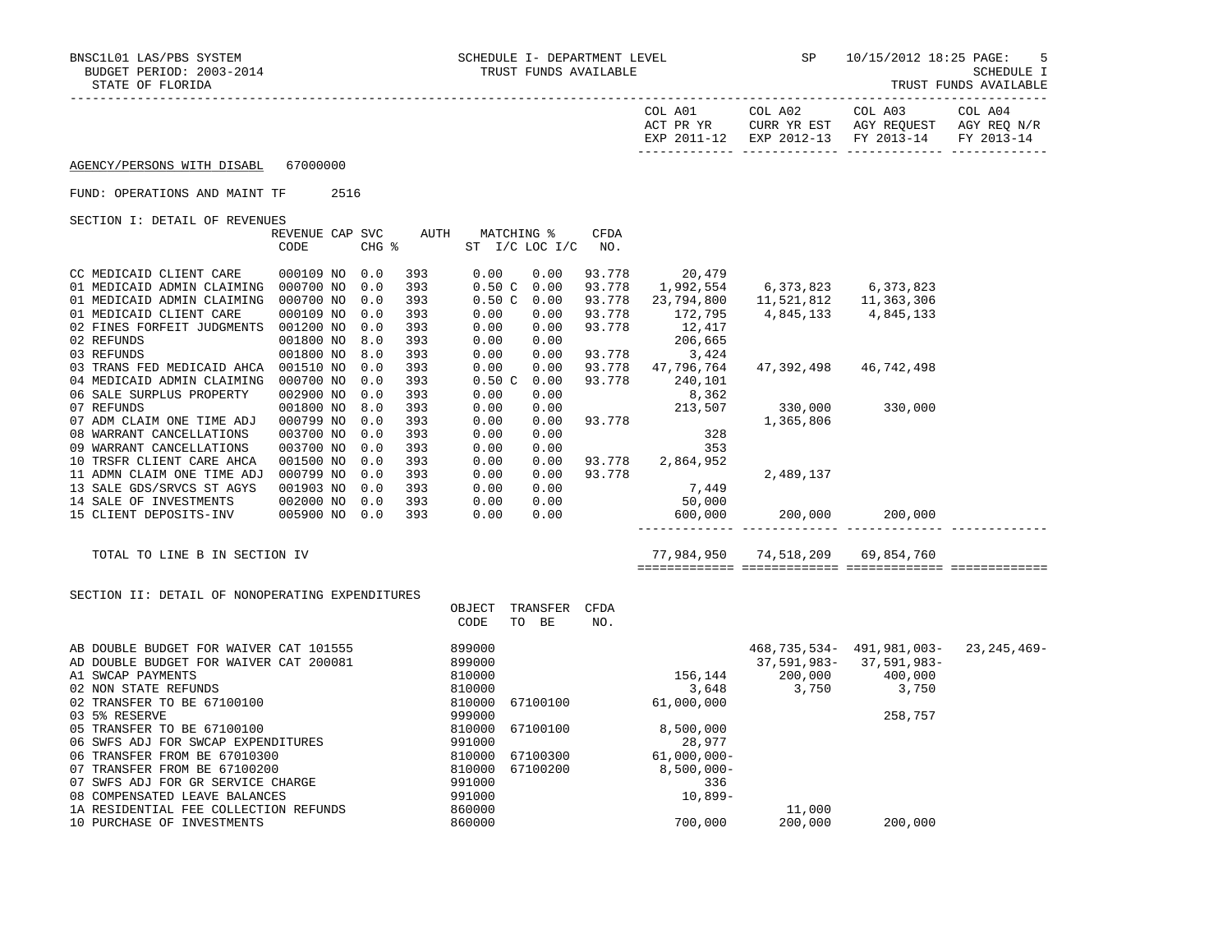| BNSC1L01 LAS/PBS SYSTEM<br>BUDGET PERIOD: 2003-2014<br>STATE OF FLORIDA                                                                                                                                                                                                                                                                                                                                                                                                                                                                                                      |                                                                                                                                                              | SCHEDULE I- DEPARTMENT LEVEL<br>TRUST FUNDS AVAILABLE |  |     |                                                                                                                                                                           | SP                                                                                                                       | 10/15/2012 18:25 PAGE:<br>6<br>SCHEDULE I<br>TRUST FUNDS AVAILABLE                                                    |              |  |
|------------------------------------------------------------------------------------------------------------------------------------------------------------------------------------------------------------------------------------------------------------------------------------------------------------------------------------------------------------------------------------------------------------------------------------------------------------------------------------------------------------------------------------------------------------------------------|--------------------------------------------------------------------------------------------------------------------------------------------------------------|-------------------------------------------------------|--|-----|---------------------------------------------------------------------------------------------------------------------------------------------------------------------------|--------------------------------------------------------------------------------------------------------------------------|-----------------------------------------------------------------------------------------------------------------------|--------------|--|
|                                                                                                                                                                                                                                                                                                                                                                                                                                                                                                                                                                              |                                                                                                                                                              |                                                       |  |     |                                                                                                                                                                           | COL A01 COL A02                                                                                                          | COL A03<br>ACT PR YR CURR YR EST AGY REQUEST AGY REQ N/R<br>EXP 2011-12 EXP 2012-13 FY 2013-14 FY 2013-14             | COL A04      |  |
| AGENCY/PERSONS WITH DISABL 67000000                                                                                                                                                                                                                                                                                                                                                                                                                                                                                                                                          |                                                                                                                                                              |                                                       |  |     |                                                                                                                                                                           |                                                                                                                          |                                                                                                                       |              |  |
| FUND: OPERATIONS AND MAINT TF<br>2516                                                                                                                                                                                                                                                                                                                                                                                                                                                                                                                                        |                                                                                                                                                              |                                                       |  |     |                                                                                                                                                                           |                                                                                                                          |                                                                                                                       |              |  |
| SECTION II: DETAIL OF NONOPERATING EXPENDITURES                                                                                                                                                                                                                                                                                                                                                                                                                                                                                                                              | OBJECT TRANSFER CFDA<br>CODE TO BE                                                                                                                           |                                                       |  | NO. |                                                                                                                                                                           |                                                                                                                          |                                                                                                                       |              |  |
| 11 REFUND OF NON-STATE REVENUES                                                                                                                                                                                                                                                                                                                                                                                                                                                                                                                                              | 860000                                                                                                                                                       |                                                       |  |     | 50,000                                                                                                                                                                    |                                                                                                                          | ----------- --------------                                                                                            |              |  |
| TOTAL TO LINE E IN SECTION IV                                                                                                                                                                                                                                                                                                                                                                                                                                                                                                                                                |                                                                                                                                                              |                                                       |  |     |                                                                                                                                                                           |                                                                                                                          | 928, 206  505, 912, 767 - 528, 710, 479 - 23, 245, 469 -                                                              |              |  |
| SECTION III: ADJUSTMENTS                                                                                                                                                                                                                                                                                                                                                                                                                                                                                                                                                     | OBJECT<br>CODE                                                                                                                                               |                                                       |  |     |                                                                                                                                                                           |                                                                                                                          |                                                                                                                       |              |  |
| 01 CY CERTIFIED FORWARD REVERSIONS<br>01 CY CERTIFIED FORWARD REVERSIONS<br>01 CY CERTIFIED FORWARD REVERSIONS<br>02 PY CERTIFIED FORWARD REVERSIONS<br>02 PY CERTIFIED FOWARD REVERSIONS<br>04 SWFS ADJUSTMENT TO BALANCE SHEET<br>04 SWFS ADJUSTMENT TO ACCOUNTS PAYABLE<br>05 ROUNDING<br>05 ROUNDING<br>05 ROUNDING<br>07 REVERSE PY RECEIVABLE<br>08 FINANCIAL STATEMENT ADJ FOR WAIVER<br>08 SWFS ADJUSTMENT FOR EXPENDITURES<br>09 SWFS ADJUSTMENT FOR PAYABLES<br>10 CF ENCUMBRANCES<br>11 FCO EXPENDITURES FROM 2007 APPROPRIATION<br>TOTAL TO LINE H IN SECTION IV | 991000<br>991000<br>991000<br>991000<br>991000<br>991000<br>991000<br>991000<br>991000<br>991000<br>991000<br>991000<br>991000<br>991000<br>991000<br>991000 |                                                       |  |     | 404,364<br>6,368<br>19,946,785-<br>1,987<br>$1 -$<br>17<br>6<br>$5,605,503-$<br>13,666,516<br>$124-$<br>48,266-<br>11,956–<br>134,825-<br>_______________________________ | 2,716<br>18,584<br>619,737<br>147,165–<br>11,668,202-493,872                                                             |                                                                                                                       |              |  |
| SECTION IV: SUMMARY                                                                                                                                                                                                                                                                                                                                                                                                                                                                                                                                                          |                                                                                                                                                              |                                                       |  |     |                                                                                                                                                                           |                                                                                                                          |                                                                                                                       |              |  |
| UNRESERVED FUND BALANCE - JULY 1<br>ADD: REVENUES (FROM SECTION I)<br>TOTAL FUNDS AVAILABLE (LINE A + LINE B)<br>LESS: OPERATING EXPENDITURES<br>LESS: NONOPERATING EXPENDITURES (SECTION II)<br>LESS: FIXED CAPITAL OUTLAY (TOTAL ONLY)<br>UNRESERVED FUND BALANCE - JUNE 30 - BEFORE ADJ<br>NET ADJUSTMENTS (FROM SECTION III)<br>ADJUSTED UNRESERVED FUND BALANCE - JUNE 30                                                                                                                                                                                               | (A)<br>(B)<br>(C)<br>(D)<br>(E)<br>(F)<br>(G)<br>(H)<br>(I)                                                                                                  |                                                       |  |     | 22,297,289<br>77,984,950<br>100,282,239<br>71,864,448<br>928,206<br>27,489,585<br>11,668,202-                                                                             | 15,821,383    11,035,784<br>74,518,209<br>90,339,592<br>585,710,447<br>10,541,912<br>493,872<br>15,821,383    11,035,784 | 69,854,760<br>80,890,544<br>605, 433, 654<br>505, 912, 767 - 528, 710, 479 - 23, 245, 469 -<br>4,167,369<br>4,167,369 | 23, 254, 498 |  |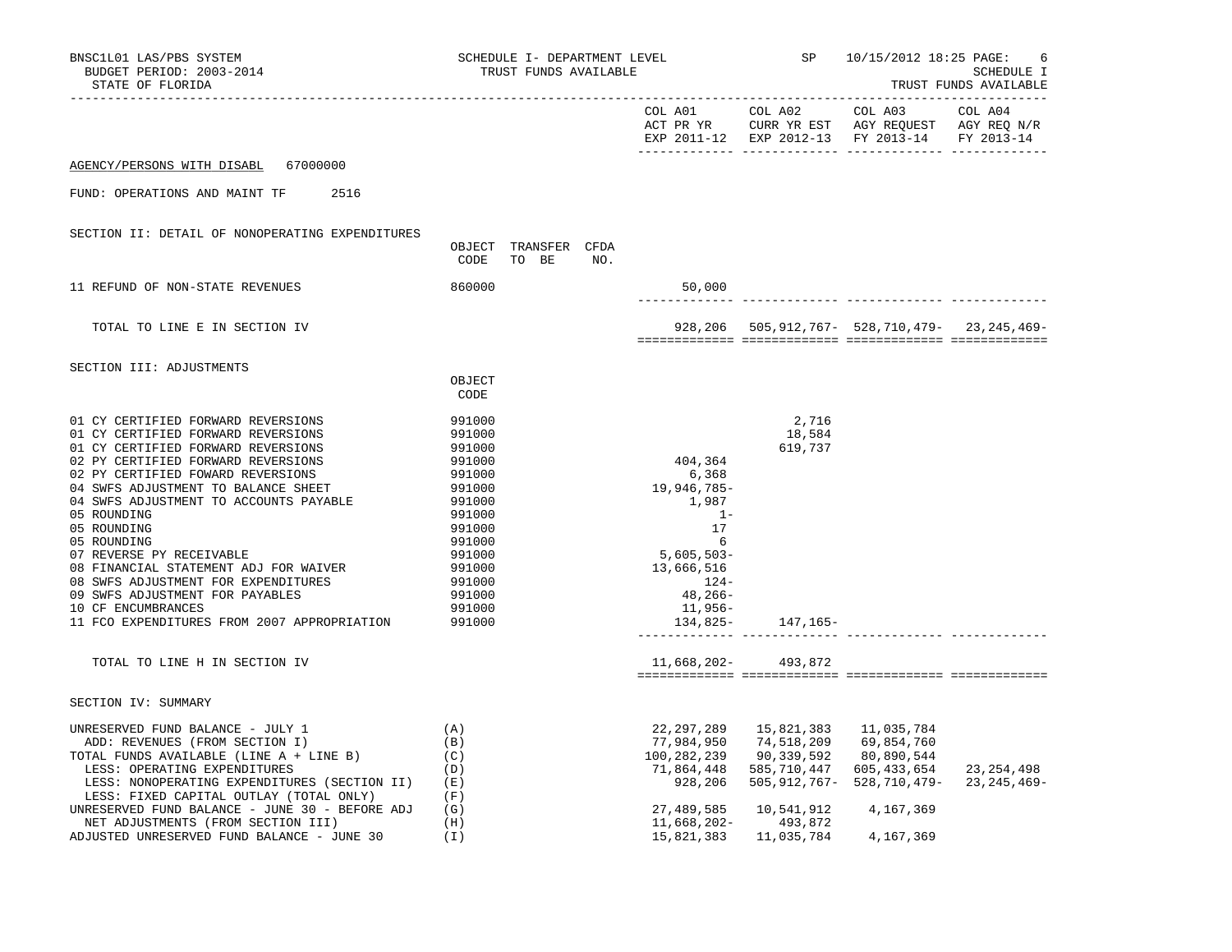| BNSC1L01 LAS/PBS SYSTEM<br>BUDGET PERIOD: 2003-2014<br>STATE OF FLORIDA                      |                                             | SCHEDULE I- DEPARTMENT LEVEL<br>TRUST FUNDS AVAILABLE |                               | SP 10/15/2012 18:25 PAGE: 7<br><b>SCHEDULE I</b><br>TRUST FUNDS AVAILABLE                                                 |  |  |
|----------------------------------------------------------------------------------------------|---------------------------------------------|-------------------------------------------------------|-------------------------------|---------------------------------------------------------------------------------------------------------------------------|--|--|
|                                                                                              |                                             | COL A01                                               |                               | COL A02 COL A03 COL A04<br>ACT PR YR CURR YR EST AGY REQUEST AGY REQ N/R<br>EXP 2011-12 EXP 2012-13 FY 2013-14 FY 2013-14 |  |  |
| AGENCY/PERSONS WITH DISABL 67000000                                                          |                                             |                                                       |                               |                                                                                                                           |  |  |
| 2516<br>FUND: OPERATIONS AND MAINT TF                                                        |                                             |                                                       |                               |                                                                                                                           |  |  |
| SECTION IV: SUMMARY                                                                          |                                             |                                                       |                               |                                                                                                                           |  |  |
| TOTAL UNRESERVED FUND BALANCE FROM STATEWIDE CFO FILE:                                       |                                             | 22,297,290                                            |                               |                                                                                                                           |  |  |
| SCHEDULE IB: DETAIL OF UNRESERVED FUND BALANCE                                               | FUNDING SOURCE<br>STATE (S)<br>NONSTATE (N) |                                                       |                               |                                                                                                                           |  |  |
| 01 UNRESTRICTED FUND BALANCE<br>01 UNRESTRICTED FUND BALANCE<br>01 UNRESTRICTED FUND BALANCE | S<br>$\, \mathbb{S} \,$<br>$\mathbf{s}$     |                                                       | 8,863,969 5,837,842 2,118,461 | 2,724,241 1,993,037 1,521,178<br>4, 233, 173 3, 204, 905 527, 730                                                         |  |  |
| ADJUSTED UNRESERVED FUND BALANCE - JUNE 30                                                   |                                             |                                                       |                               | 15,821,383   11,035,784   4,167,369                                                                                       |  |  |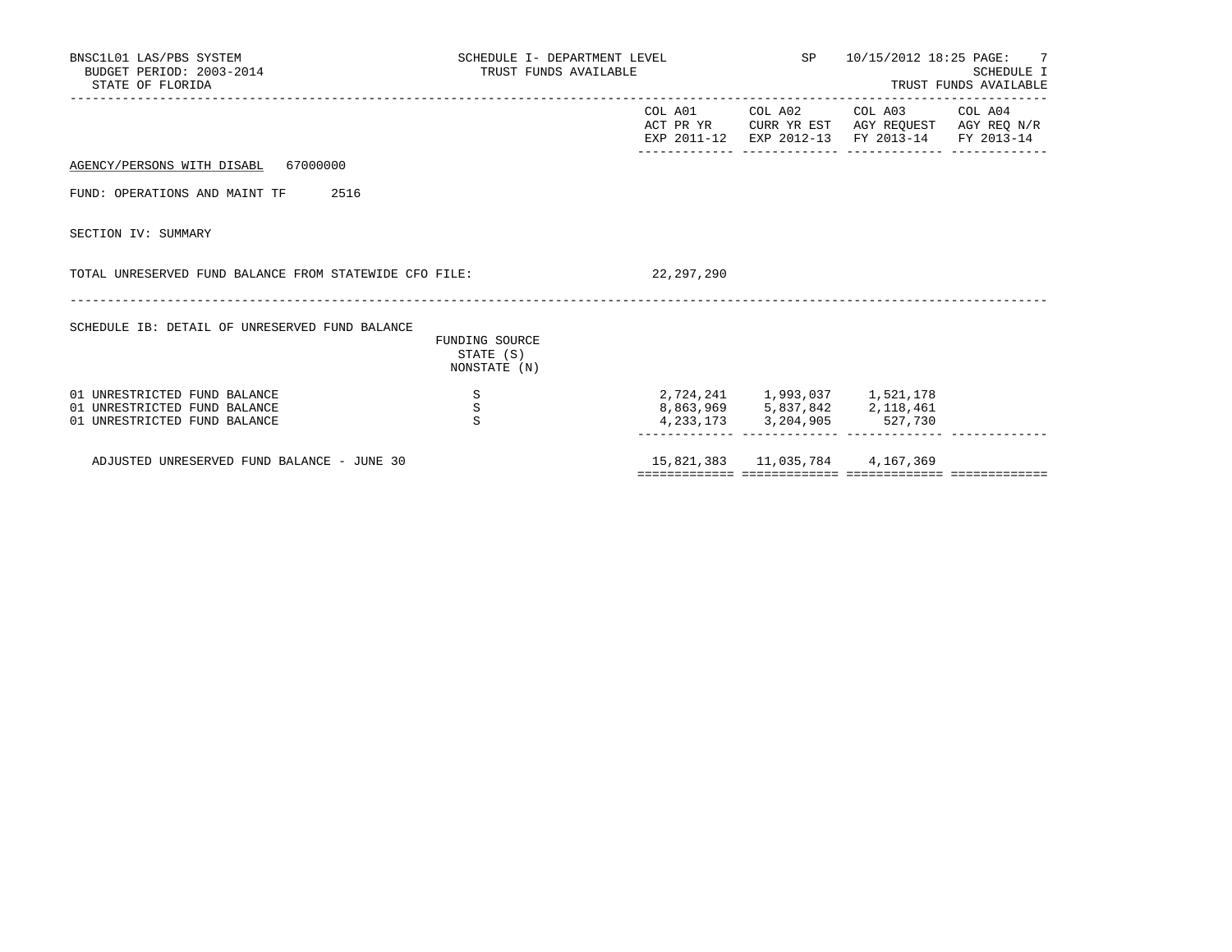| BNSC1L01 LAS/PBS SYSTEM<br>BUDGET PERIOD: 2003-2014<br>STATE OF FLORIDA                                                                                                    |                                            |                                                | SCHEDULE I- DEPARTMENT LEVEL<br>TRUST FUNDS AVAILABLE |     |                                                                  | SP <sub>3</sub>                        | 10/15/2012 18:25 PAGE:                                                                                                    | SCHEDULE I<br>TRUST FUNDS AVAILABLE |
|----------------------------------------------------------------------------------------------------------------------------------------------------------------------------|--------------------------------------------|------------------------------------------------|-------------------------------------------------------|-----|------------------------------------------------------------------|----------------------------------------|---------------------------------------------------------------------------------------------------------------------------|-------------------------------------|
|                                                                                                                                                                            |                                            |                                                |                                                       |     |                                                                  |                                        | COL A01 COL A02 COL A03<br>ACT PR YR CURR YR EST AGY REQUEST AGY REQ N/R<br>EXP 2011-12 EXP 2012-13 FY 2013-14 FY 2013-14 | COL A04                             |
| AGENCY/PERSONS WITH DISABL 67000000                                                                                                                                        |                                            |                                                |                                                       |     |                                                                  |                                        |                                                                                                                           |                                     |
| FUND: SOCIAL SVCS BLK GRT TF 2639                                                                                                                                          |                                            |                                                |                                                       |     |                                                                  |                                        |                                                                                                                           |                                     |
| SECTION I: DETAIL OF REVENUES                                                                                                                                              | REVENUE CAP SVC<br>$CHG$ $\approx$<br>CODE |                                                | AUTH MATCHING % CFDA<br>ST I/C LOC I/C NO.            |     |                                                                  |                                        |                                                                                                                           |                                     |
| 01 SSBG TRN FR DCF<br>02 REFUNDS                                                                                                                                           | 001510 NO 0.0<br>001800 NO 0.0<br>393      | 215.32 0.00<br>0.00                            | 0.00                                                  |     | $0.00$ 93.667 14,744,294 14,655,075 12,905,075<br>5,961<br>2,990 |                                        |                                                                                                                           |                                     |
| 04 SSBG TRN FR DCF 2011-12 001510 NO 0.0 215.32 0.00 0.00 93.667                                                                                                           |                                            |                                                |                                                       |     |                                                                  | 2,722                                  |                                                                                                                           |                                     |
| TOTAL TO LINE B IN SECTION IV                                                                                                                                              |                                            |                                                |                                                       |     |                                                                  | 14, 753, 245 14, 657, 797 12, 905, 075 |                                                                                                                           |                                     |
| SECTION II: DETAIL OF NONOPERATING EXPENDITURES                                                                                                                            |                                            | CODE                                           | OBJECT TRANSFER CFDA<br>TO BE                         | NO. |                                                                  |                                        |                                                                                                                           |                                     |
| 01 BE TRANSFER FROM BE 67100100<br>02 TRANSFER TO BE 67100300                                                                                                              |                                            |                                                | 810000 67100300                                       |     | 810000 67100100 1,599,975-<br>1,599,975                          |                                        |                                                                                                                           |                                     |
| TOTAL TO LINE E IN SECTION IV                                                                                                                                              |                                            |                                                |                                                       |     |                                                                  |                                        |                                                                                                                           |                                     |
|                                                                                                                                                                            |                                            |                                                |                                                       |     |                                                                  |                                        |                                                                                                                           |                                     |
| SECTION III: ADJUSTMENTS                                                                                                                                                   |                                            | OBJECT<br>CODE                                 |                                                       |     |                                                                  |                                        |                                                                                                                           |                                     |
| 03 PRIOR YEAR CERTIFIED FORWARD REVERSIONS<br>05 ROUNDING<br>09 SEPTEMBER 30 CF REVERSIONS<br>10 SEPTEMBER 30 CF B ITEM REVERSIONS<br>11 SEPTEMBER 30 CF A ITEM REVERSIONS |                                            | 991000<br>991000<br>991000<br>991000<br>991000 |                                                       |     | 79,788<br>$6\overline{6}$<br>1,023-<br>681,887                   | 811,810                                |                                                                                                                           |                                     |
| TOTAL TO LINE H IN SECTION IV                                                                                                                                              |                                            |                                                |                                                       |     |                                                                  | 760,658 811,810                        |                                                                                                                           |                                     |